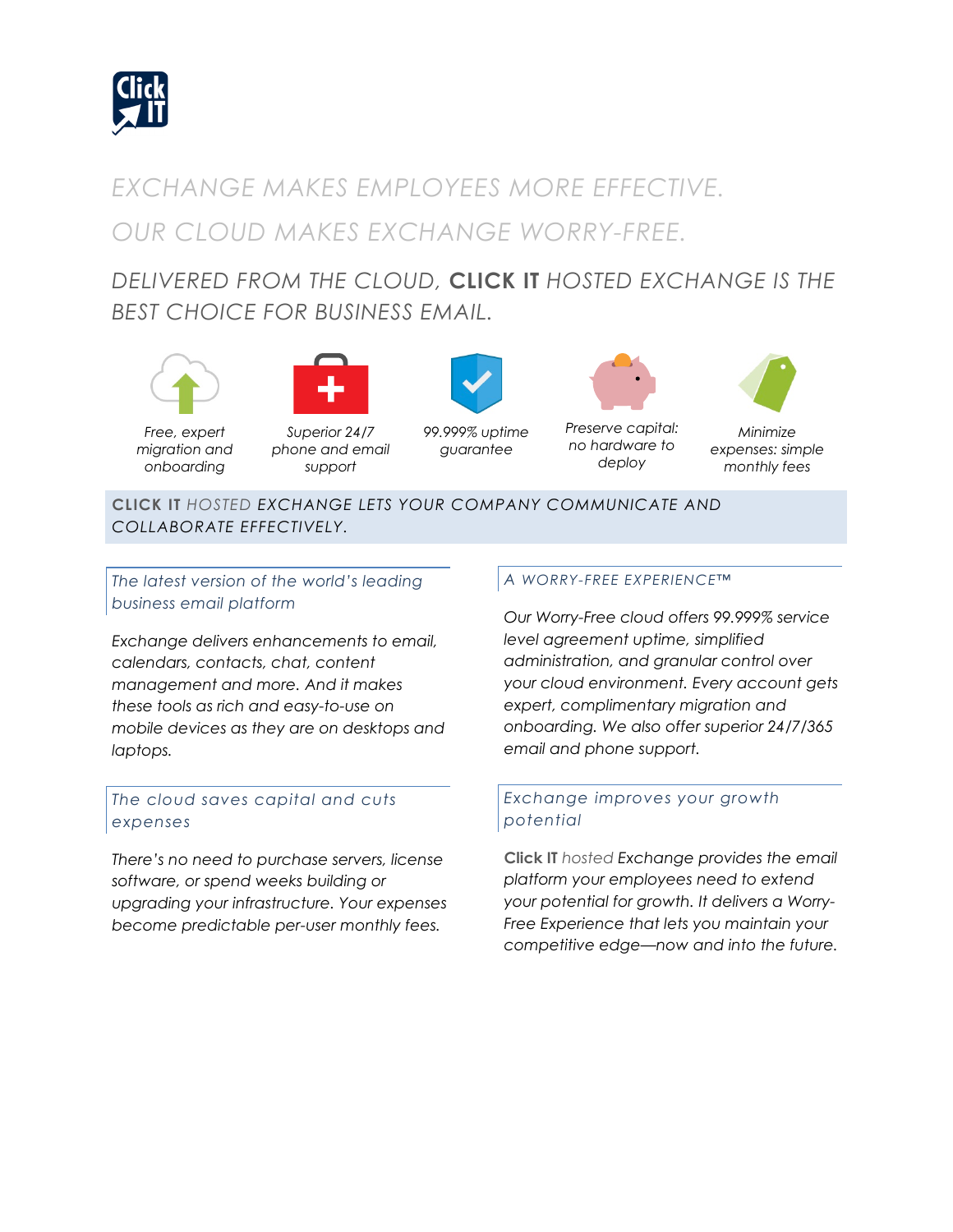

#### *NEW FEATURES IN EXCHANGE*

*Microsoft Exchange offers a platform for all your business activities, including email, calendars, contacts, chat, content management and more. It helps align your people, helps makes them more mobile, and helps them to share information better. Key enhancements in Exchange include:*



#### **MOBILITY: MEET TODAY'S ON-THE-ROAD PRODUCTIVITY DEMANDS**

*Business is no longer confined to the office.* **Click IT** *hosted Exchange is designed specifically for touchscreens, mobile usability and offline productivity. It helps to ensure that your employees can be efficient regardless of location or device. Even if they're nowhere near an Internet connection.*

- *Outlook Web Access (OWA) detects your device and automatically adjusts its layout and interface for desktops, tables, or phones*
- *Updated look and feel using the new Windows 8 design*
- *Offline access enables email, calendar and contact capabilities even when you're not connected*
- *Our control panel lets administrators manage their full cloud environment from any web browser*
- *Our control panel also offers a mobile app for simple on-the-go administration*



## **EMAIL, CALENDAR, CONTACTS: ENHANCE YOUR CORE PRODUCTIVITY TOOLS**

**Click IT** *hosted Exchange offers exciting new features that improve the way you do business. This includes a simplified calendar interface, integration with LinkedIn and Facebook, email extensibility for embedded maps and more.*

- *Meetings are simpler to compose and schedule on any device*
- *Contacts sync with LinkedIn, Facebook and other services while preventing duplicates*
- *Fast searching, phonetic search, and nickname search for your contacts*
- *Email applications like Bing Maps and LinkedIn and more available from a new app marketing place and make emails more impactful*